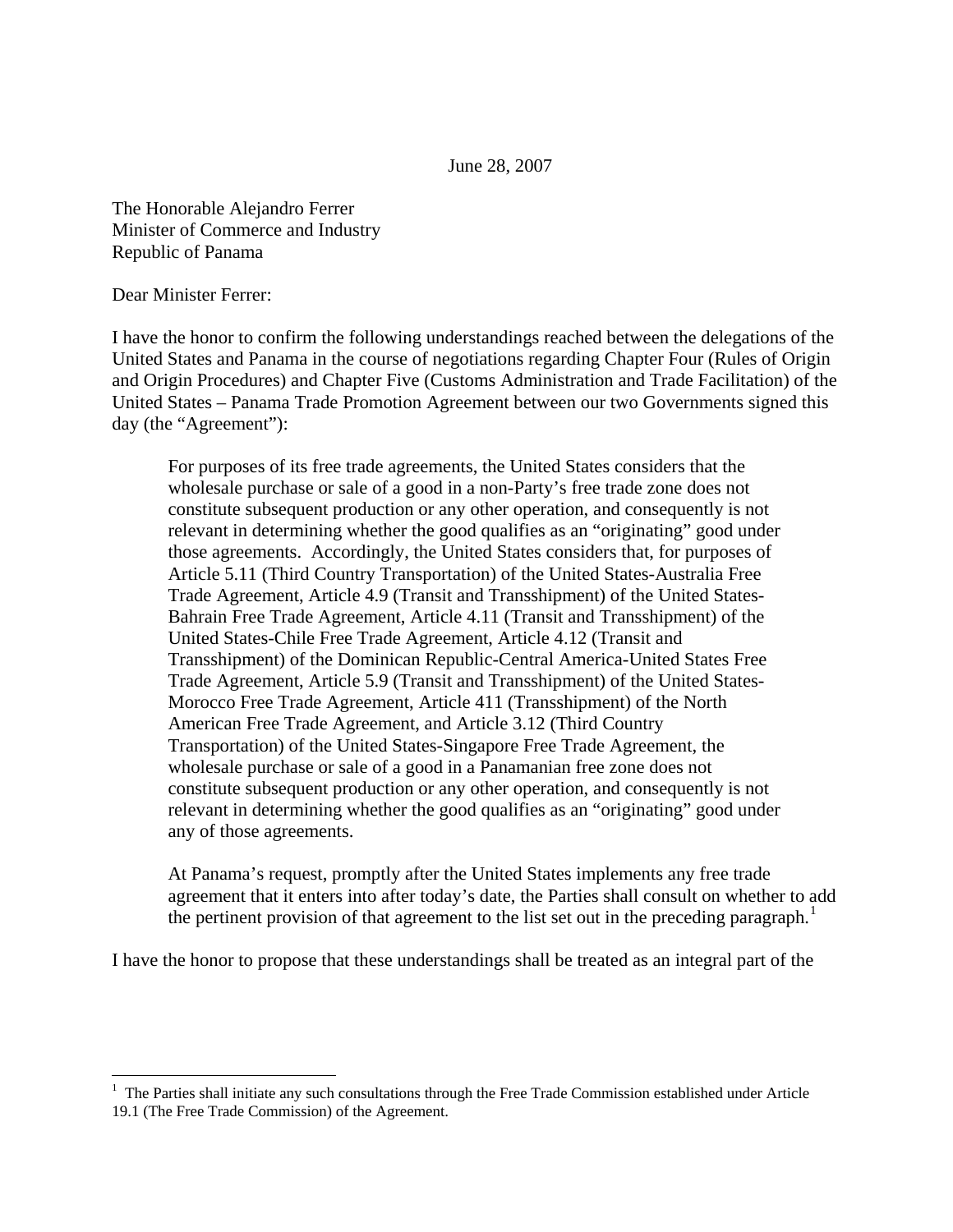The Honorable Alejandro Ferrer Page Two

Agreement and that this letter and your letter of confirmation in reply shall constitute an agreement between our two Governments.

Sincerely,

Susan C. Schwab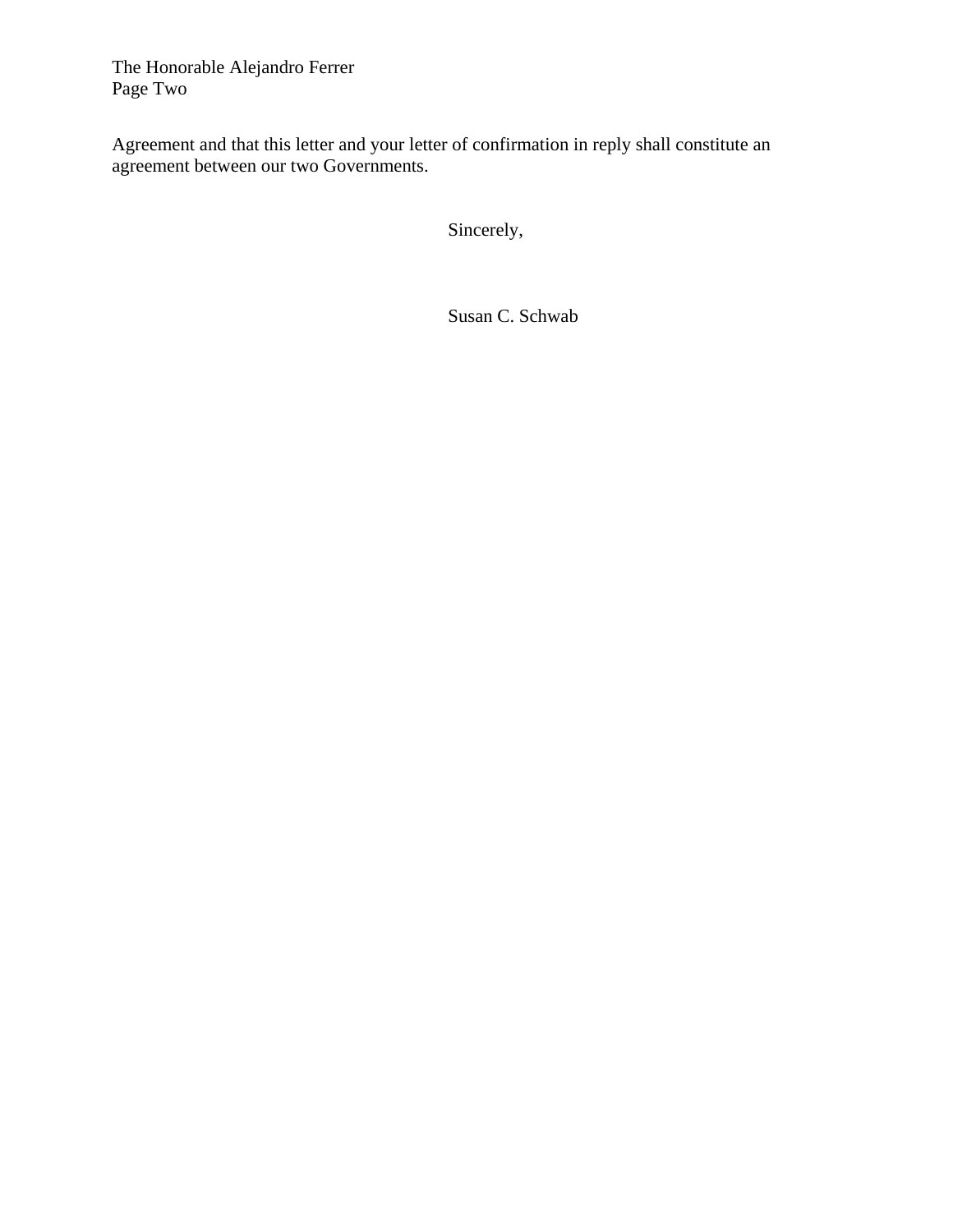## [COURTESY TRANSLATION]

June 28, 2007

The Honorable Susan C. Schwab United States Trade Representative Washington, D.C.

Dear Ambassador Schwab:

 $\overline{a}$ 

I am pleased to acknowledge your letter of today's date, which reads as follows:

"I have the honor to confirm the following understandings reached between the delegations of the United States and Panama in the course of negotiations regarding Chapter Four (Rules of Origin and Origin Procedures) and Chapter Five (Customs Administration and Trade Facilitation) of the United States – Panama Trade Promotion Agreement between our two Governments signed this day (the "Agreement"):

For purposes of its free trade agreements, the United States considers that the wholesale purchase or sale of a good in a non-Party's free trade zone does not constitute subsequent production or any other operation, and consequently is not relevant in determining whether the good qualifies as an "originating" good under those agreements. Accordingly, the United States considers that, for purposes of Article 5.11 (Third Country Transportation) of the United States-Australia Free Trade Agreement, Article 4.9 (Transit and Transshipment) of the United States-Bahrain Free Trade Agreement, Article 4.11 (Transit and Transshipment) of the United States-Chile Free Trade Agreement, Article 4.12 (Transit and Transshipment) of the Dominican Republic-Central America-United States Free Trade Agreement, Article 5.9 (Transit and Transshipment) of the United States-Morocco Free Trade Agreement, Article 411 (Transshipment) of the North American Free Trade Agreement, and Article 3.12 (Third Country Transportation) of the United States-Singapore Free Trade Agreement, the wholesale purchase or sale of a good in a Panamanian free zone does not constitute subsequent production or any other operation, and consequently is not relevant in determining whether the good qualifies as an "originating" good under any of those agreements.

At Panama's request, promptly after the United States implements any free trade agreement that it enters into after today's date, the Parties shall consult on whether to add the pertinent provision of that agreement to the list set out in the preceding paragraph. $1$ 

<span id="page-2-0"></span><sup>&</sup>lt;sup>1</sup> The Parties shall initiate any such consultations through the Free Trade Commission established under Article 19.1 (The Free Trade Commission) of the Agreement.